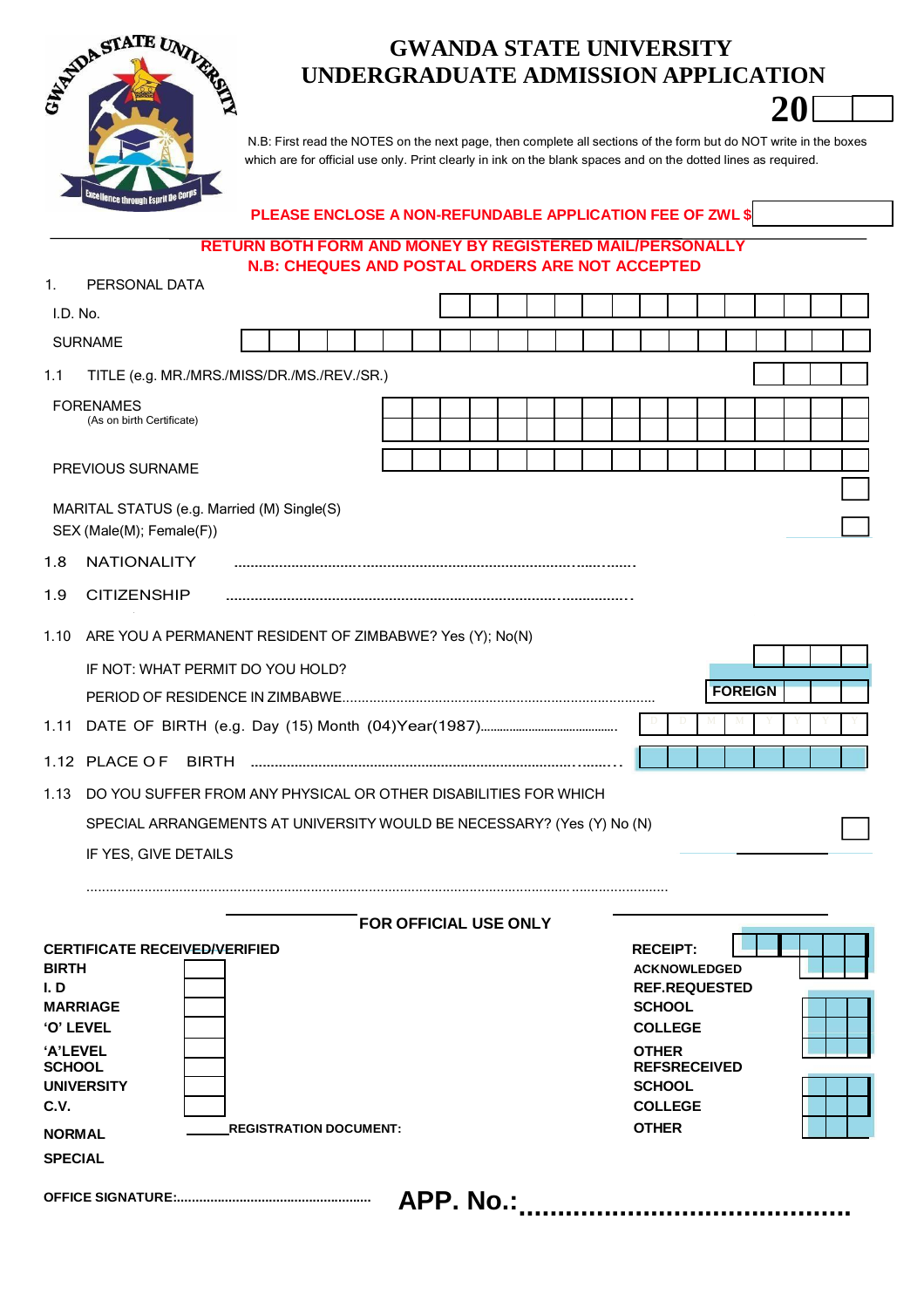| 2.                                       |  | <b>ADDRESS</b> |  |  |                                                                  |  |  |  |                      |  |  |             |  |  |  |  |  |
|------------------------------------------|--|----------------|--|--|------------------------------------------------------------------|--|--|--|----------------------|--|--|-------------|--|--|--|--|--|
|                                          |  |                |  |  |                                                                  |  |  |  |                      |  |  |             |  |  |  |  |  |
|                                          |  |                |  |  |                                                                  |  |  |  |                      |  |  |             |  |  |  |  |  |
|                                          |  |                |  |  |                                                                  |  |  |  |                      |  |  |             |  |  |  |  |  |
| <b>TELEPHONE NUMBER</b>                  |  |                |  |  |                                                                  |  |  |  |                      |  |  | <b>HOME</b> |  |  |  |  |  |
|                                          |  |                |  |  |                                                                  |  |  |  | CELL, contact number |  |  |             |  |  |  |  |  |
| Next of Kin, contact number<br>$\bullet$ |  |                |  |  |                                                                  |  |  |  |                      |  |  |             |  |  |  |  |  |
| Email address:                           |  |                |  |  |                                                                  |  |  |  |                      |  |  |             |  |  |  |  |  |
|                                          |  |                |  |  | N.B.: All correspondence will be forwarded to the above address. |  |  |  |                      |  |  |             |  |  |  |  |  |

#### **3. NOTES TO ALL APPLICANTS**

- **All applicants must complete ALL sections of the application form carefully and legibly. If the University discovers that any information submitted by the applicant is false, the University will reject that application and may refer the matter forlegal action.**
- **All applicants must endorse at the bottom of this page that they have understood the notes given below and that theyagree to their application being considered under the conditions outlined below.**
	- 3.3 Applicants should submit this form to the Senior Assistant Registrar, Admissions and Student Records Office, P.O. **Box 30 Filabusi, Zimbabwe.**
	- 3.4 All applicants MUST submit with this form, photocopies (not originals) of all qualifications/ certificates referred to in the application, including birth certificates and national identity card. The copies of the certificates must be certified by a **Commissioner of Oaths or Head/Principal of the institution at which the examinations were taken.**
	- 3.5 (a) Applicants must give careful thought to their choice of degree programme in relation to the entry requirements for **that programme and their own subject passes.**
		- (b) It is important for applicants to understand that admission will be made as far as possible, in accordance with the **degree preference made by the applicant. Therefore the first preference should be what the candidate genuinely wants to pursue.**
		- $(c)$ **Applicants will be considered for their stated alternatives only if their first choice is unsuccessful and only if places on the alternative degree programme are available. In the event of a candidate not being selected for any of their preferences, an offer maybe made which is not in accordance with his/her preference, should the candidate's Points be above the cut-off points for that programme.**
		- (d) Applicants who are in doubt regarding the selection of preference should seek advice from the Admissions and **Student Records Office before completing their forms (at the Campus, Tel. 263-842824719, 2824714 –2824729).**
		- (e) Details of the courses on offer, entry requirements and guidelines on the cut-off points have been outlined in **Section 4 of this application form.**
		- **(f) All Special Entry applications will be limited to their first preference only.**

#### **FINANCE**

**Applicants must ensure that they have the necessary finances to pay on registration. Students may apply for a loan through a Government Student Loan Facility. It is the students' responsibility to secure sponsorship, if this is needed.**

**Decisions on applications for admission to the University will NOT be made until the results of all qualifying examinations are known.Most offers will be issued in May/June.**

|--|--|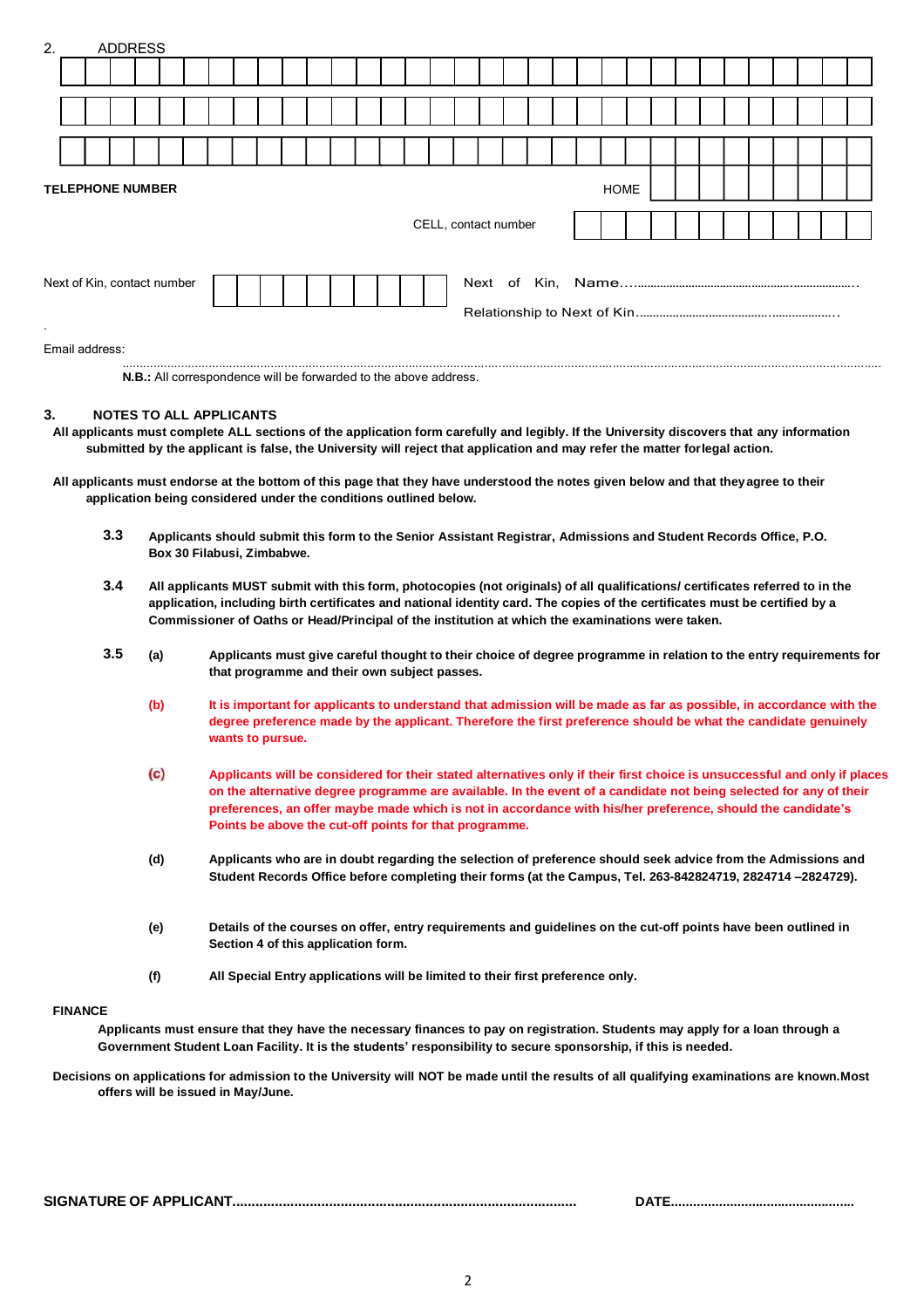# **ADMISSION REQUIREMENTS**

### **GENERAL REQUIREMENTS**

For admission to programmes of study at Gwanda State University for any first degree, a candidate must have obtained qualifications in the Zimbabwe School Examinations Councils (ZIMSEC) examinations or in the Cambridge School Certificate examinations or equivalent, which are specified in section 4, 5, 6 and 7.

Other than the required passes in relevant subjects at GCE, A" Level all applicants must have, O" Level English Languageand Mathematics at Grade C or better

### **CUT-OFF POINTS**

In section 4,5,6 and 7,CUT-OFF POINTS for the past year are indicated per degree programme merely as simple guidelines to prospective candidates. Cut-off points tend to influence every year.

#### **DURATION OF STUDY**

The duration of study indicated In section 4,5,6 and 7, includes one year of INDUSTRIAL ATTACHMENT.

N.B.: Candidates should note that they will not be considered for first year study programmes at Gwanda State University if they have accepted an offer of admission from another University in Zimbabwe and have registered with that University.

#### **TYPE OF ENTRY (ADMISSION)**

Indicate the type of entry (admission) preferred with a tick  $(\checkmark)$  in the relevant box below



Normal Entry into Conventional Programmes Through "A" Level Results or Equivalent

Normal Entry into Block Release Programmes Through "A" Level Results or Equivalent

Special Entry Through Diploma Results or other Qualifications

Mature Entry

#### **3.8. DEGREE PROGRAMME CHOICES**

Listed below are the Degree programmes available and the abbreviations used by the University to indicate these. Select carefully the Degree programmes of your first preference, and enter it in the space provided in section 8, using the abbreviations for the Degree programme shown below. If you wish to be considered for alternative degree programmes, in the event of your first choice being unsuccessful, you should also indicate these in the spaces provided in C1; C2; C3; C4; C5 and C6. If you wish to be considered for Block Release programmes in the event you do not obtain a Conventional place, you should also indicate your preferences in the spaces provided in B1 and B2.

N.B.: All Special Entry applications will be limited to one preference only.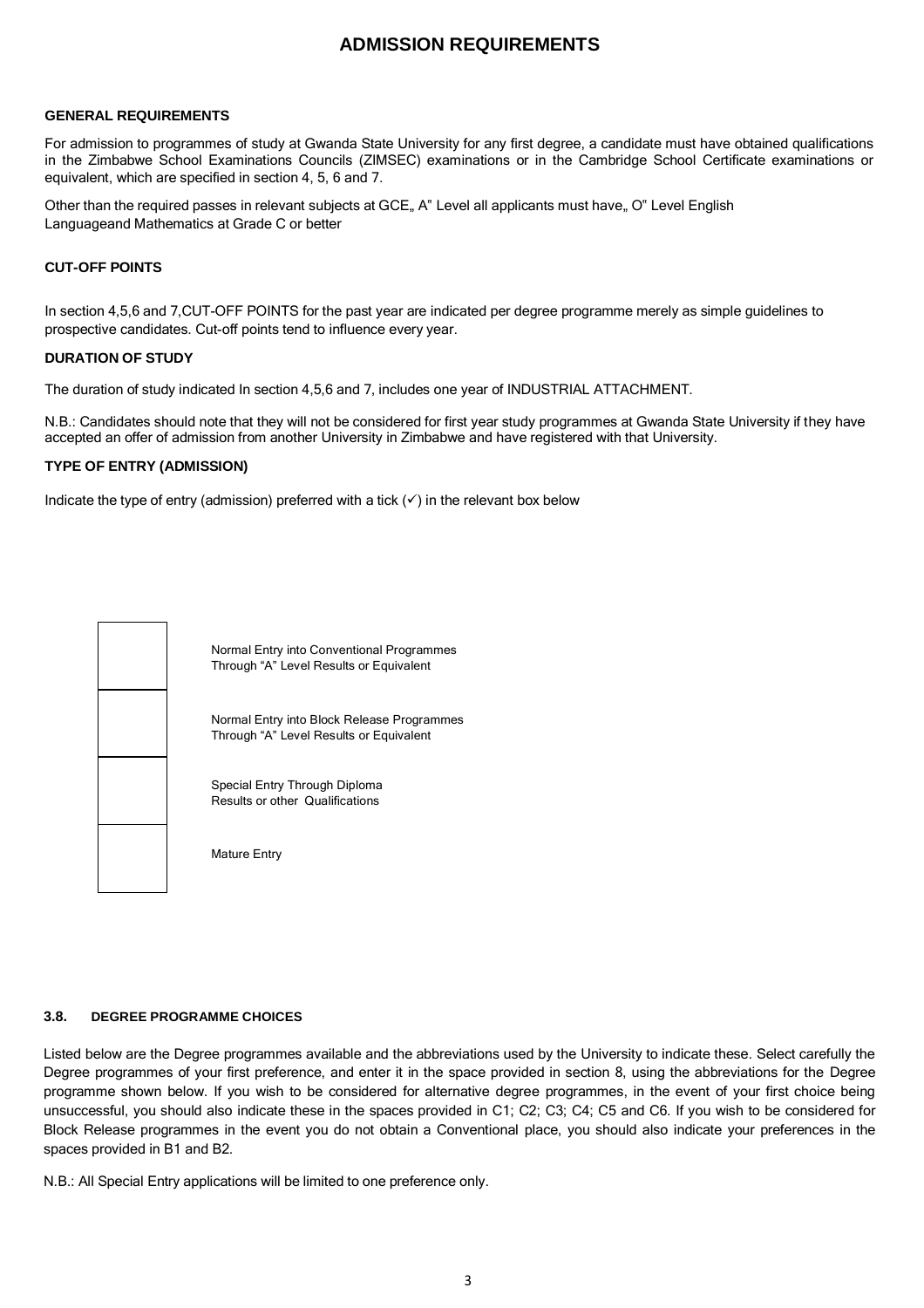# **DEGREE PROGRAMMES ON OFFER**

| <b>FACULTY AND DEGREE PROGRAMME</b><br>(and abbreviation)                                                                                      | <b>ENTRYREQUIREMENTS</b><br>(required subject combination)                                                                                                                                                                                         | <b>DURATION</b><br>OF STUDY |
|------------------------------------------------------------------------------------------------------------------------------------------------|----------------------------------------------------------------------------------------------------------------------------------------------------------------------------------------------------------------------------------------------------|-----------------------------|
| <b>FACULTY OF LIFE SCIENCES</b><br>4.                                                                                                          |                                                                                                                                                                                                                                                    |                             |
| a) Requirements for the:<br>Bachelor of Science (Honours) Degree<br>in Animal Science (LAS)                                                    | At least 2 A' Level passes in Biology or Animal<br>Science/ Agriculture and any of the following;<br>Mathematics, Physics, Chemistry. Food Science and<br>Geography.                                                                               | 4                           |
|                                                                                                                                                | 5 O' Level passes at grade C or better including<br><b>English Language and Mathematics</b><br>A National Diploma in Animal Science/ Agriculture<br>orequivalent                                                                                   |                             |
| b) Requirements for the:<br>Bachelor of Science (Honours) Degree<br>in Crop Science (LCS)                                                      | At least 2 A' Level passes in Biology or Crop Science/<br>Agriculture and any of the following; Mathematics,<br>Physics, Chemistry, Food Science and Geography.                                                                                    | 4                           |
|                                                                                                                                                | O' Level passes at grade C or better including English<br>Language and Mathematics<br>A National Diploma in Crop Science/ Agriculture or                                                                                                           |                             |
|                                                                                                                                                | equivalent                                                                                                                                                                                                                                         |                             |
| 5.<br><b>FACULTY OF ENGINEERING</b>                                                                                                            |                                                                                                                                                                                                                                                    |                             |
| <b>AND THE ENVIRONMENT</b><br>a) Requirements for the:<br><b>Bachelor of Science (Honours)</b><br>Degree in Metallurgical Engineering<br>(EMR) | At least 2 A 'Level passes in Chemistry, Mathematics<br>and any of the following; Physics and Geography.<br>5 O' Level passes at grade C or better including English<br>Language and Mathematics<br>A National Diploma in Metallurgy or equivalent | 5                           |
| b) Requirements for the:<br>Bachelor of Science (Honours)<br>Degree in Mining Engineering (EMI)                                                | At least 2 A' Level passes in Physics, Mathematics<br>and any of the following; Chemistry, Geography.<br>5 O' Level passes at grade C or better including English<br>Language and Mathematics<br>A National Diploma in Mining or equivalent        | 5                           |
| c)Requirements for the:<br>Bachelor of Science (Honours)<br>Degree in Geomatics and Surveying<br>(EGS)                                         | At least 2 A' Level passes in Physics and<br>Mathematics.<br>5 O' Level passes at grade C or better<br>including English Language and<br><b>Mathematics</b><br>A National Diploma in Geomatics and Surveying or<br>equivalent                      | 5                           |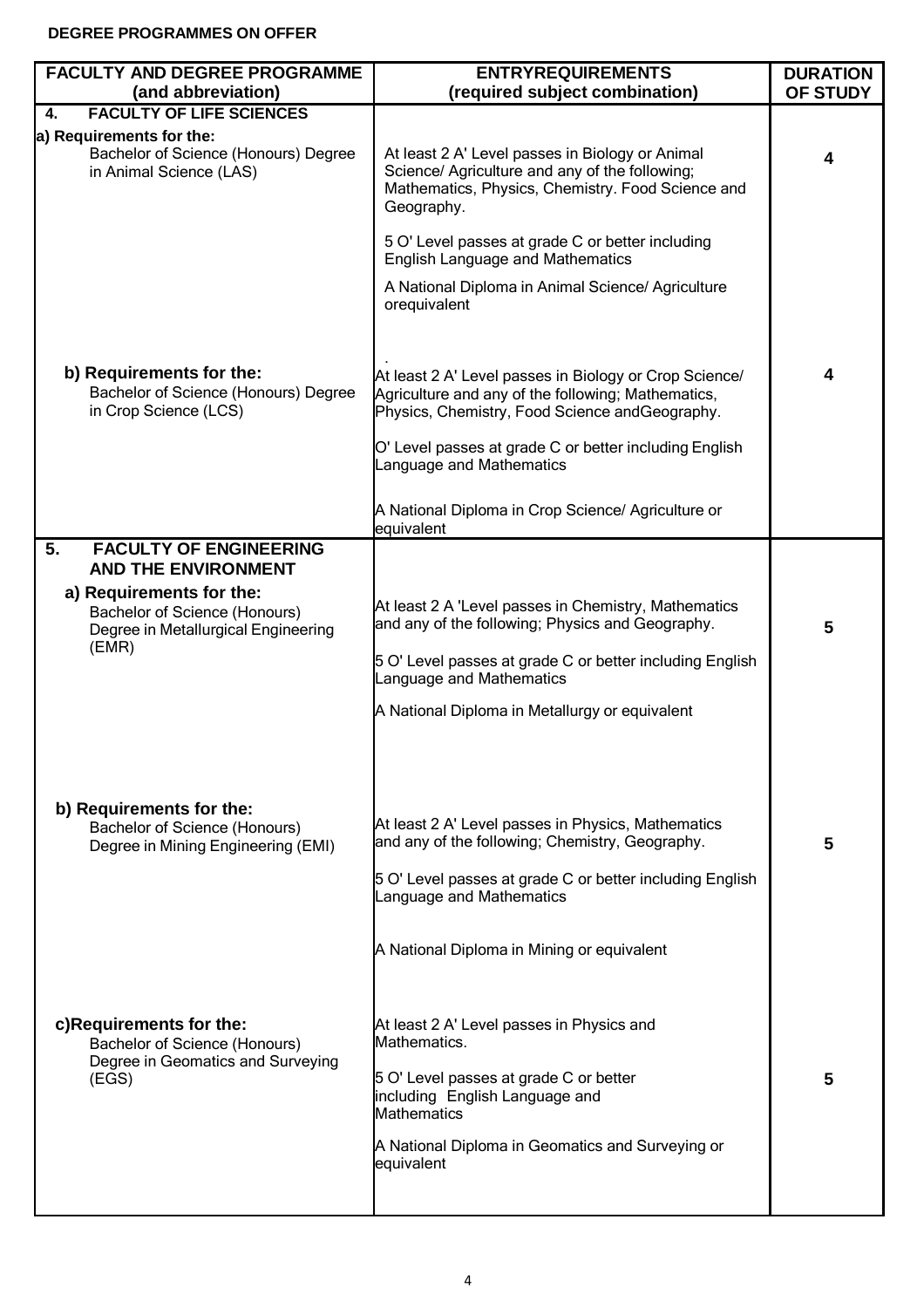| <b>FACULTY OF BUSINESS</b><br>6.<br><b>SCIENCES</b><br>a) Requirements for the: Bachelor<br>of Commerce (Honours)Degree in<br>Accounting (BAC) | At least 2 A' Level passes in Accounting and any<br>ofthe following; Economics, Business Studies,<br><b>Mathematics and Statistics.</b><br>5 O' Level passes at grade C or better including<br><b>English Language and Mathematics</b>                                               | 4 |
|------------------------------------------------------------------------------------------------------------------------------------------------|--------------------------------------------------------------------------------------------------------------------------------------------------------------------------------------------------------------------------------------------------------------------------------------|---|
|                                                                                                                                                | A National Diploma in Accounting or equivalent                                                                                                                                                                                                                                       |   |
| b) Requirements for the: Bachelor<br>of Commerce (Honours)Degree in<br>Marketing (BMA)                                                         | At least 2 A' level passes in the following<br>subjects: Economics, Management of<br>Business, Business Studies, Marketing (BMA)<br>Accounting, Mathematics or other commercial<br>subjects<br>5 O' Level passes at grade C or better including<br>English Language and Mathematics. | 4 |
|                                                                                                                                                | A National Diploma in Marketing or equivalent                                                                                                                                                                                                                                        |   |

# **8. DEGREE PROGRAMME CHOICES IN ORDER OF PREFERENCE**

**Refer to the notes on page 2, page 3, page 4 and page 5; then complete the following sections N.B. Use the abbreviations shown to indicate the Degree programmes preferred, irrespective of Faculty.**

|  | <b>CONVENTIONAL DEGREE PROGRAMMES PREFERRED:</b> |  |  |  |  |
|--|--------------------------------------------------|--|--|--|--|
|--|--------------------------------------------------|--|--|--|--|

| (In order of preference) |                |
|--------------------------|----------------|
|                          | C <sub>1</sub> |
|                          | C <sub>2</sub> |
|                          | C3             |
|                          | C <sub>4</sub> |
|                          | C5             |
|                          | C6             |

### **BLOCK RELEASE PROGRAMMES PREFERRED**

**9. SCHOOL/COLLEGE/POLYTECHNIC OR UNIVERSITY ATTENDED..............................................................**

**.......................................................................................................................................................................**

**(If outside Zimbabwe address)...................................................................................................................**

**.......................................................................................................................................................................** Period of attendance: start year (e.g.2005)

end year (e.g.2010)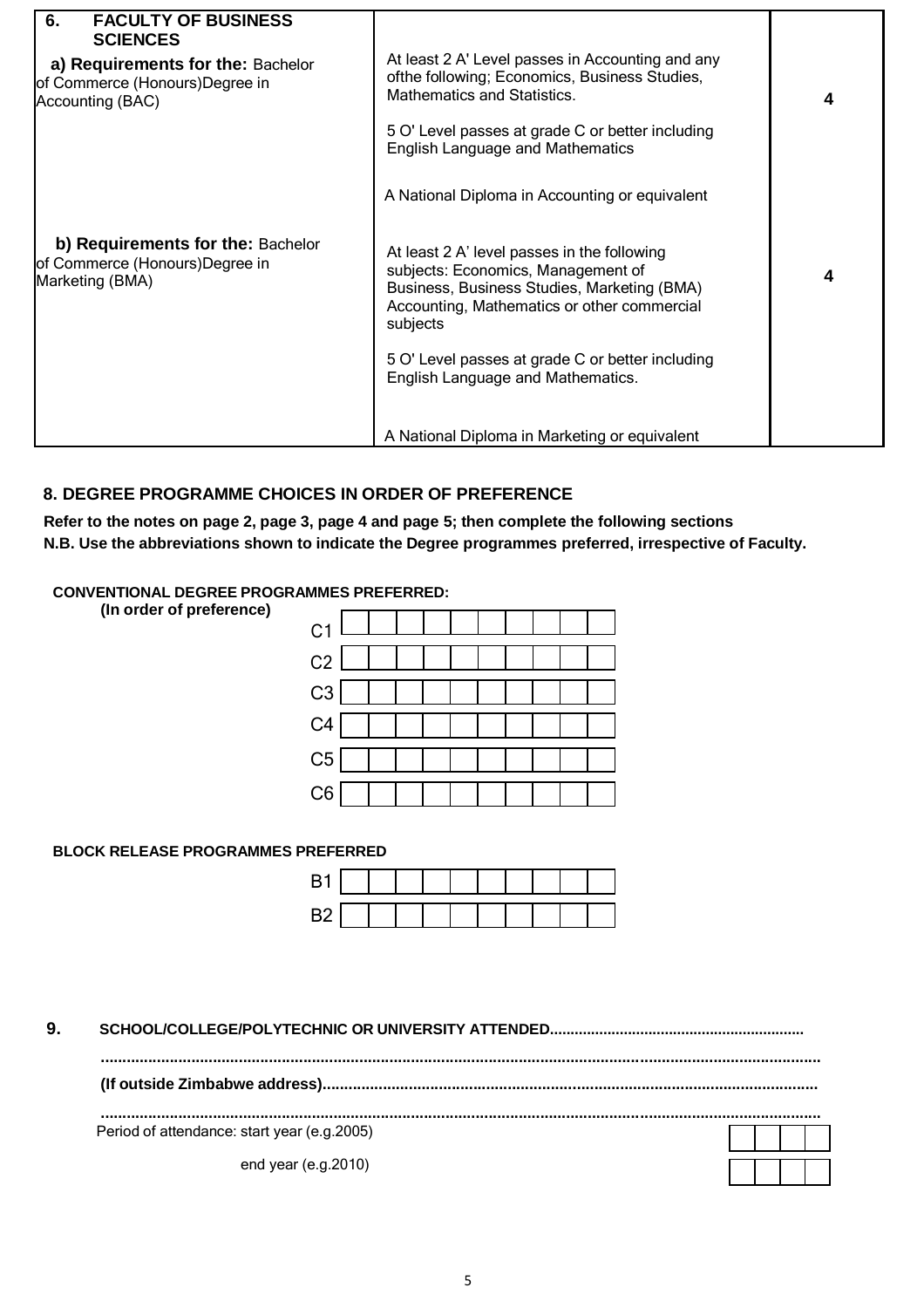# **10. SCHOOL EXAMINATIONS FOR WHICH RESULTS ARE KNOWN**

(List in chronological order, all subjects taken and results including failures)

| <b>DATE</b>  |             |  | <b>EXAMINING BODY</b>       | <b>LEVEL</b>                |                |                         |
|--------------|-------------|--|-----------------------------|-----------------------------|----------------|-------------------------|
| <b>MONTH</b> | <b>YEAR</b> |  | (e.g. ZIMSEC;<br>Cambridge) | (e.g. O, M, A,<br>CSC, etc) | <b>SUBJECT</b> | RESULT/<br><b>GRADE</b> |
|              |             |  |                             |                             |                |                         |
|              |             |  |                             |                             |                |                         |
|              |             |  |                             |                             |                |                         |
|              |             |  |                             |                             |                |                         |
|              |             |  |                             |                             |                |                         |
|              |             |  |                             |                             |                |                         |
|              |             |  |                             |                             |                |                         |
|              |             |  |                             |                             |                |                         |
|              |             |  |                             |                             |                |                         |
|              |             |  |                             |                             |                |                         |
|              |             |  |                             |                             |                |                         |
|              |             |  |                             |                             |                |                         |
|              |             |  |                             |                             |                |                         |
|              |             |  |                             |                             |                |                         |
|              |             |  |                             |                             |                |                         |

### **11. TERTIARY INSTITUTIONS ATTENDED**

| <b>INSTITUTION</b><br>(e.g. NUST, UZ,<br>BYO POLY, etc) | <b>STUDY</b><br>$(e.g. 2003 - 2006)$ | PERIOD OF IPROGRAMMET<br>OF STUDY<br>e.g. BA,BSC,<br>ND. | <b>MAJOR</b><br><b>SUBJECTS</b> | DEGREE/<br><b>DIPLOMA</b><br><b>CLASSIFICATION</b><br>(IFAPPLICABLE) | <b>DATE</b><br><b>AWARDED</b><br>(YEAR) | OFFICE<br><b>USE</b> |
|---------------------------------------------------------|--------------------------------------|----------------------------------------------------------|---------------------------------|----------------------------------------------------------------------|-----------------------------------------|----------------------|
|                                                         |                                      |                                                          |                                 |                                                                      |                                         |                      |
|                                                         |                                      |                                                          |                                 |                                                                      |                                         |                      |
|                                                         |                                      |                                                          |                                 |                                                                      |                                         |                      |
|                                                         |                                      |                                                          |                                 |                                                                      |                                         |                      |

### **2. FURTHER RELEVANT INFORMATION**

### **WORK EXPERIENCE/EMPLOYMENT**

|                   |  | <b>DATE</b> |    | <b>OCCUPATION</b> | <b>NAME OF EMPLOYER</b> |  |  |
|-------------------|--|-------------|----|-------------------|-------------------------|--|--|
| <b>FROM</b>       |  |             | ТΟ |                   |                         |  |  |
| <b>MONTH YEAR</b> |  | MONTH YEAR  |    |                   |                         |  |  |
|                   |  |             |    |                   |                         |  |  |
|                   |  |             |    |                   |                         |  |  |
|                   |  |             |    |                   |                         |  |  |

**NAME AND ADDRESS OF TWO REFERENCES**

| <b>PROSPECTIVE SPONSORS</b>                                                                                                                                         |  |  |  |  |  |
|---------------------------------------------------------------------------------------------------------------------------------------------------------------------|--|--|--|--|--|
| (e.g Self, Student Loan or other organisation)                                                                                                                      |  |  |  |  |  |
| ARE YOU A GWANDA STATE UNIVERSITY STAFF DEPENDENT? YES (Y) NO (N)                                                                                                   |  |  |  |  |  |
| ARE YOU AGWANDA STATE UNIVERSITY STAFF MEMBER? YES(Y) NO (N)                                                                                                        |  |  |  |  |  |
| I DECLARE THAT THE INFORMATION I HAVE GIVEN IS CORRECT, AND THAT SHOULD IT BE FOUND TO<br>BE FALSE MY APPLICATION WILL BE DISQUALIFIED AND I MAY FACE LEGAL ACTION. |  |  |  |  |  |

**SIGNATURE OF APPLICANT……………………………….. DATE**

|--|